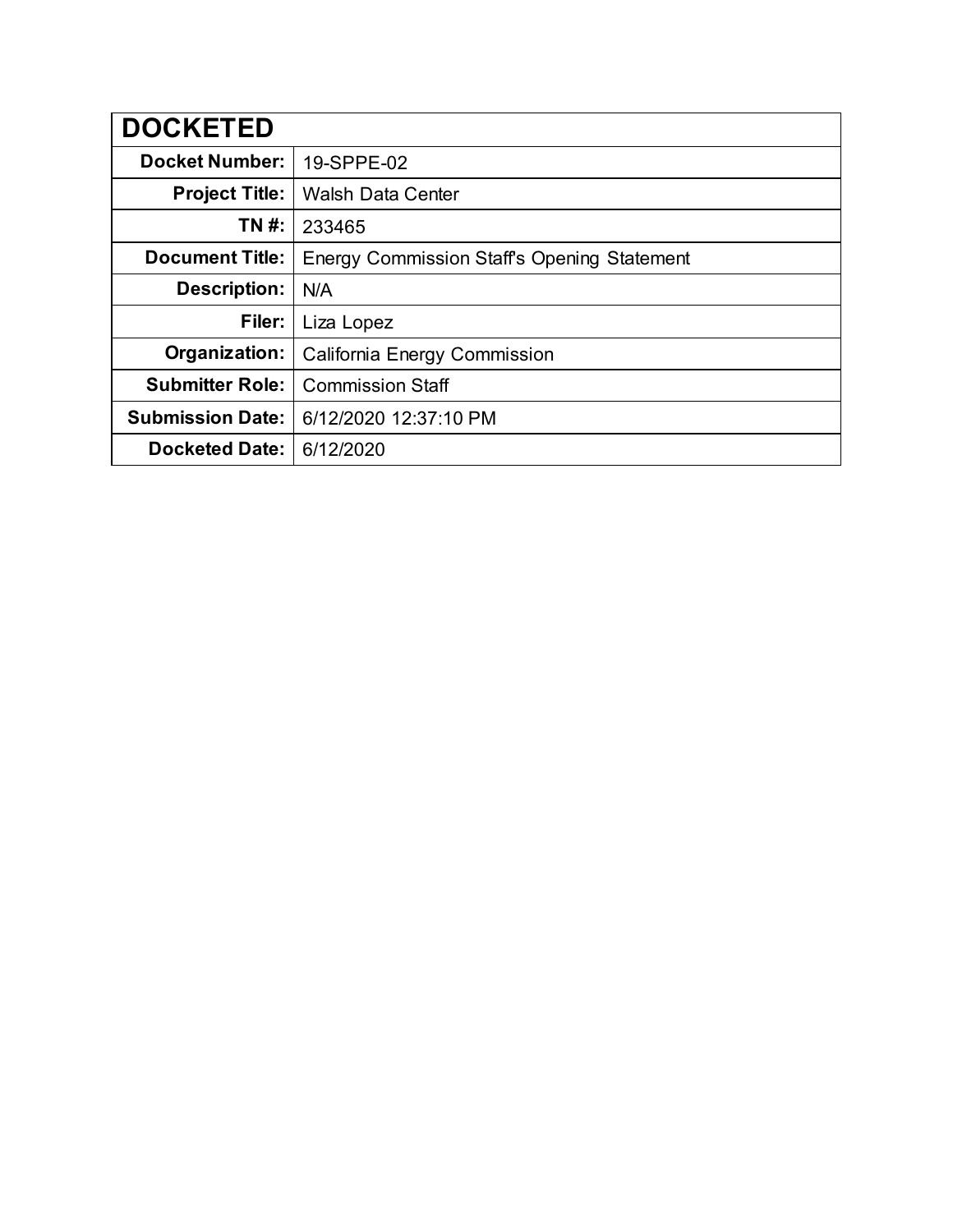

**State of California State Energy Resources Conservation and Development Commission 1516 Ninth Street, Sacramento, CA 95814 1-800-822-6228 – www.energy.ca.gov**

**APPLICATION FOR SMALL POWER PLANT EXEMPTION FOR THE:**

 **Docket No. 19-SPPE-02**

### *WALSH BACKUP GENERATING FACILITY*

# **ENERGY COMMISSION STAFF'S OPENING BRIEF**

At the conclusion of the evidentiary hearing on the Walsh Backup Generating Facility Small Power Plant Exemption, the Committee directed the parties to submit briefs within seven business days of the hearing transcript posting, which would be June 12, 2020. In its *Orders After Evidentiary Hearing And Second Revised Scheduling Order* filed on June 10, 2020, the Committee invited the parties to respond two questions, which staff addresses below in its opening brief.

#### **I. THE INCREMENTAL CONTRIBUTION OF THE PROJECT'S INDIRECT GREENHOUSE GAS EMISSIONS TO THE EFFECTS OF CLIMATE CHANGE IS NOT SIGNIFICANT BECAUSE SUBSTANTIAL EVIDENCE SHOWS THE PROJECT'S ELECTRICITY USE WILL NOT PREVENT SILICON VALLEY POWER (SVP) FROM MEETING ITS GHG EMISSIONS TARGETS.**

As a whole, the electricity sector has been marching forward to reduce GHG emissions and increase renewable energy starting with the first renewable portfolio standard (RPS) bill, SB 1078, passed in 2002. Since that time the required renewable energy percentage has increased from 20% by 2017 (SB 1078) to 60% by 2030 (SB 100). GHG emissions from the electricity sector have also been targeted as well with the passage of AB 32 in 2006, mandating the state reach 1990 levels of GHG emissions by 2020. SB 32 expanded the target to 40% below 1990 levels by 2030. In 2018, SB 100 specifically covered the electricity sector by imposing a goal of 100% carbon free by 2045.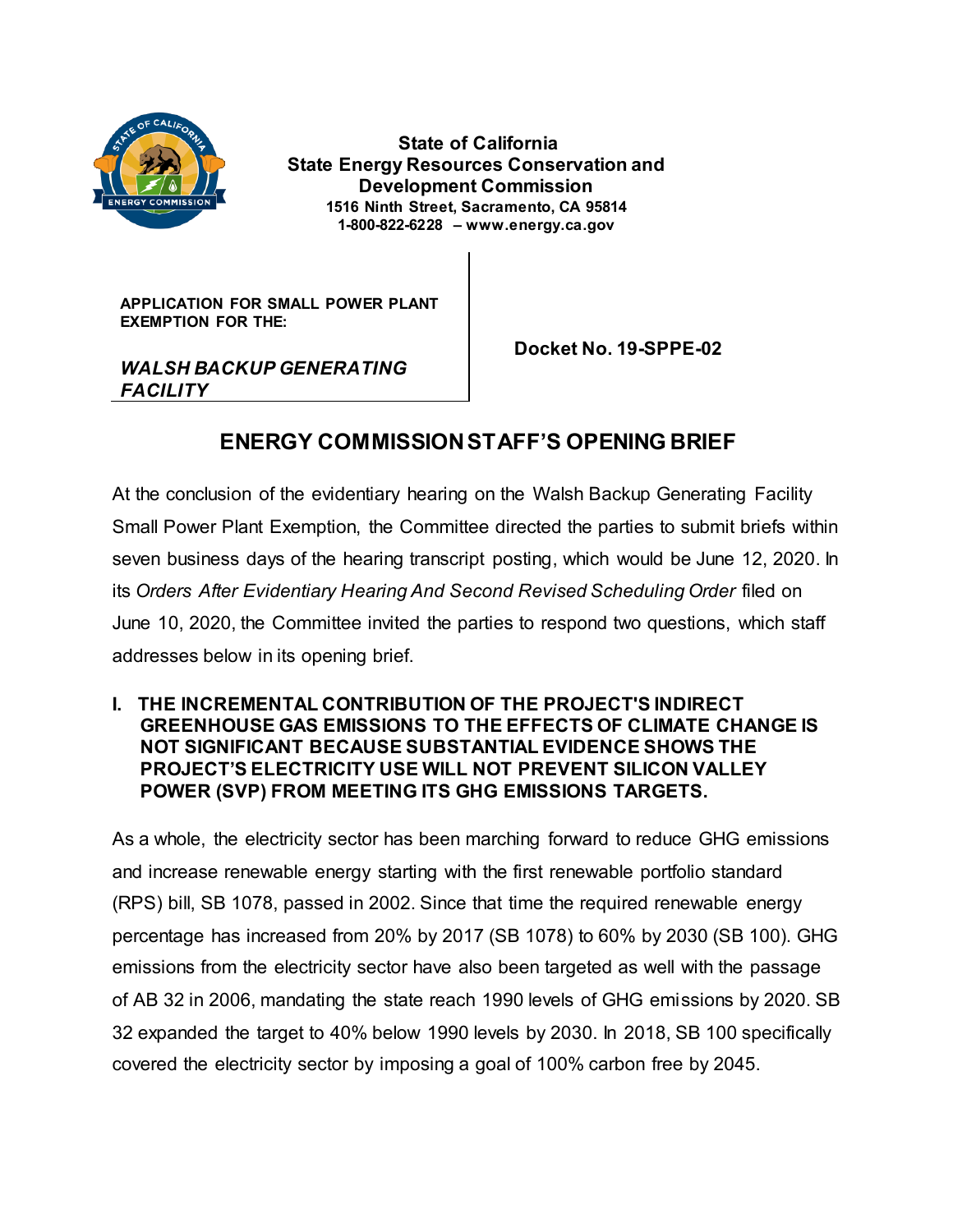To support the meeting of these targets, AB 32 tasked the California Air Resources Board (CARB) with developing a market-based system to reduce GHG emissions from major sectors of the economy, including the electricity sector. (Cal. Code Regs., tit. 17, §§ 95811(b) and 95812(c).) The cap and trade program is the primary market-based program used to drive down the state's GHG emissions from multiple sectors of the economy. (Cal. Code Regs., tit. 17, § 95801.)

For the electricity sector, the obligation to be under the cap is on the operator of an instate power plant, which emits 25,000 metric tons or more of CO2 per year, or the importer for out of state generation. (Cal. Code Regs., tit. 17, §§ 95811(b) and 95812(c).) The cap and trade program therefore is one tool to achieve the statewide GHG emissions cap through the allocation and purchase of emission allowances. (Cal. Code Regs., tit. 17, § 95841.)

Beyond the cap and trade program, additional state laws focusing on GHGs and renewable energy apply specifically to utilities such as SVP. Two key laws that complement CARB's cap and trade program include SB 350 and SB 100. SB 350 creates a requirement for publicly owned utilities like SVP to map out how the utility will meet their expected load, reliability, RPS and GHG emission reduction requirements through the development of an Integrated Resources Plan (IRP) which sets forth, among other things, how SVP will reduce GHG emissions below specific levels set by CARB. (Ex 28, pp. 1-1, 2-14 to 2-18.)

The salient mandates of SB 350 relevant to SVP and its GHG emissions are found in the Public Utilities Code section 9621(b).

*(b) On or before January 1, 2019, the governing board of a local publicly owned electric utility shall adopt an integrated resource plan and a process for updating the plan at least once every five years to ensure the utility achieves all of the following:*

*(1) Meets the greenhouse gas emissions reduction targets established by the State Air Resources Board, in coordination with the [public utilities] commission and the Energy Commission, for the electricity sector and each local publicly* 

2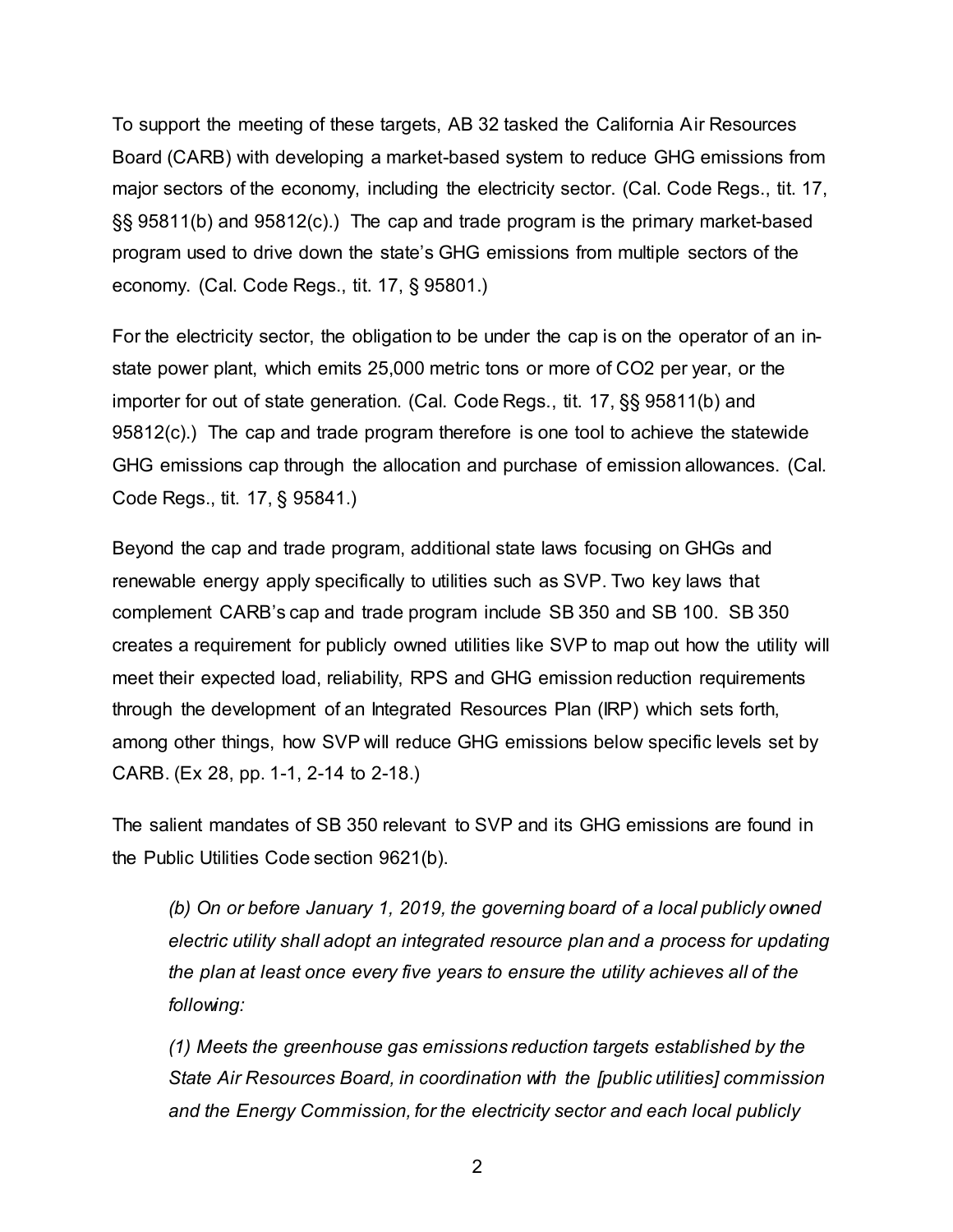*owned electric utility that reflect the electricity sector's percentage in achieving the economy wide greenhouse gas emissions reductions of 40 percent from 1990 levels by 2030.*

Under Public Utilities Code section 9622 the CEC is tasked with reviewing the IRP to determine if the plan is inconsistent with the requirements of section 9621 and making recommendations to correct deficiencies.

Embedded in the SB 350 IRP process is an initial step where CARB determines the 2030 GHG emissions for SVP and other utilities. (Ex 28, p. 2-15.)

SVP's 2019 IRP indicates that its 2030 GHGs targets, as set forth by CARB, range from 275,000 MTCO2e to 485,000 MTCO2e, which is 0.915% of the 2030 electricity sector emissions. (Ex. 28, table 2-3) SVP's IRP sets the roadmap on achieving both the GHG requirements and 60% renewable energy by 2030. (Ex. 28, tables 2-4, 8-5 and 8-6)

After SB 350 went into effect, SB 100 was signed into law and accelerated targets by raising the 2030 RPS from 50% to 60% and adding the goal of 100% carbon free electricity by 2045. SVP's IRP incorporated the SB 100 targets. (Ex. 28, p. 1-7.)

The Walsh project's indirect emissions are not significant because SVP, through cap and trade and future procurement of renewable and zero- or low-carbon energy, is set to meet all statewide GHG and renewable energy mandates which will drive the reduction of GHG emissions towards the targets of 2030 and 2045. (Transcript p.24: 16- 25, p.25: 1-25, p.26: 1-7, p.42: 1-21, p.44: 10-22, p.45: 3-10, p.46: 2-25 and p.47: 1-16.)

The CEQA Guidelines explicitly call on lead agencies to evaluate compliance with plans for the reduction or mitigation of GHGs, and staff's emphasis on programs that reduce emissions from SVP's portfolio of energy procurement is methodologically appropriate given the nature of this project's emissions as predominantly indirect and tied to electricity usage. (Cal. Code Regs., tit. 20, 15064.4(b). See also *Ass'n of Irritated Residents v. Kern Cty. Bd. of Supervisors*, 17 Cal. App. 5th 708, 743,(Ct. App. 2017) *…an inquiry into significance that is based on compliance with a program that sets limits*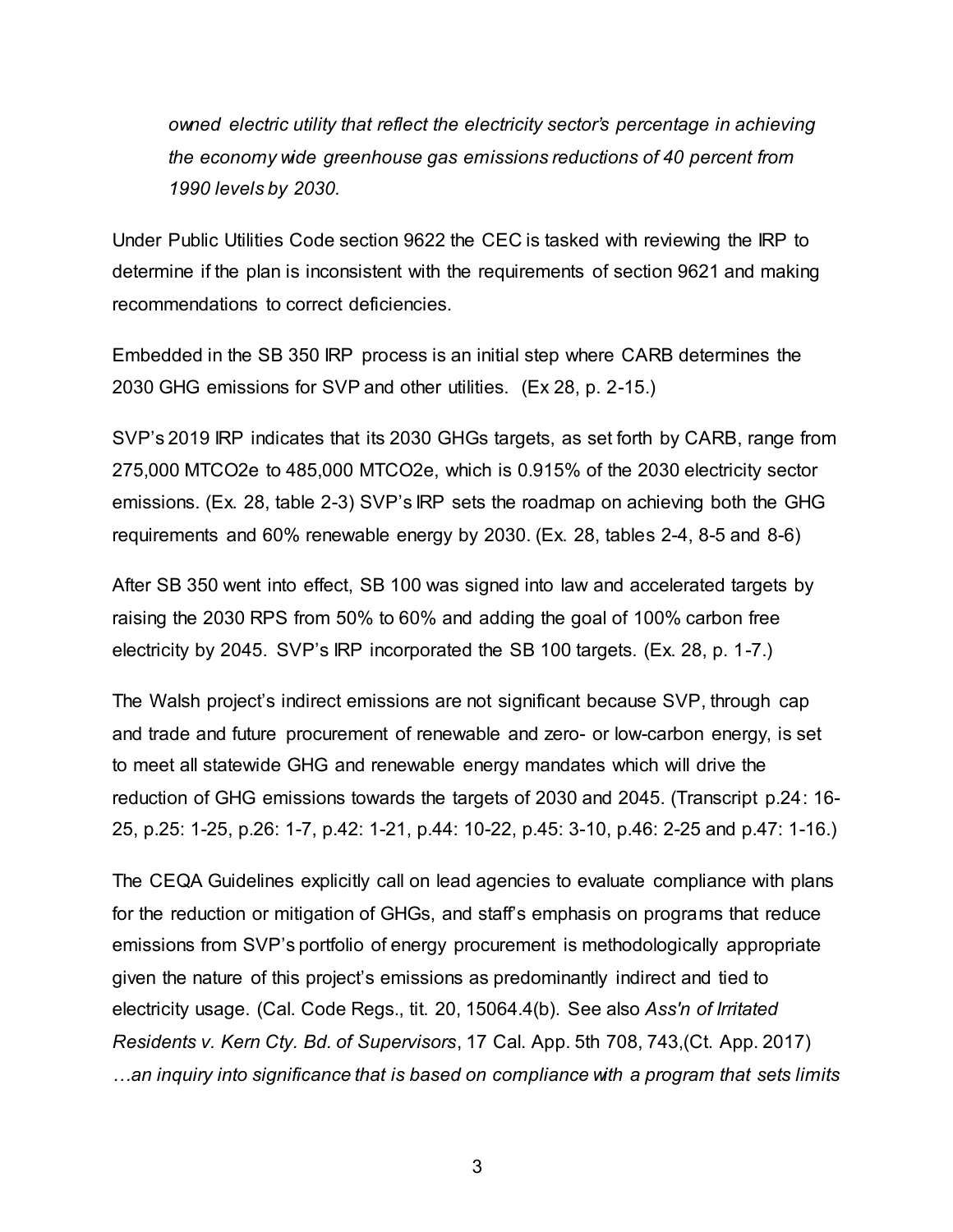*and requirements for California's petroleum refining industry as a whole is a rational approach to regulating that industry's contribution to global climate change*.)

In this case, there are no facts in the record demonstrating that SVP will not be able to meet its obligations relating to GHG emissions and the RPS. Future IRPs, approved by the CEC, will continue to detail SVP's pathway towards state GHG and RPS requirements of 2030 and beyond, and the CEC is equipped to pursue enforcement and corrective actions against SVP under the RPS enforcement program if future evidence suggests that the utility is slipping out of compliance with statewide procurement targets. (Cal. Code Regs., tit. 20, §§ 3200-3208.)

SVP is on track to meet the requirements of AB 32, cap and trade, and SB 100 as over 70 percent of SVP's electricity is already carbon free. (Ex. 200, pp. 5.6- 6, 5.8-10, and 5.8-15.) SVP expects to be 100 percent carbon free by 2045 in compliance with the goals of SB 100. (Transcript p.24: 16-25, p.25: 1-15, Exhibit 203, pp. 13-14.)

SVP's IRP, which was approved by the CEC and adopted by the City of Santa Clara, along with the testimony of SVP's Chief Operating Officer, Kevin Kolnowski provides the substantial evidence that SVP will meet its GHG reduction requirements and that the Walsh project and other data centers will not inhibit the achievement of these targets. (Transcript p.24: 16-25, p.25: 1-25, p.26: 1-7, p.42: 1-21, p.44: 10-22, p.45: 3-10, p.46: 2-25 and p.47: 1-16, Ex. 28, tables 2-4, 8-5 and 8-6.) Therefore, the incremental GHG emissions from the electricity usage by the Walsh project cannot be significant.

In *Center for Biological Diversity v. Dept. of Fish & Wildlife*, 62 Cal.4th 204 (2015), the court rejected the California Department of Fish and Wildlife's methodology for determining whether a housing development's GHG emissions were significant. The court reached this conclusion because the administrative record disclosed no substantial evidence that real party in interest Newhall Ranch's project-level reduction of 31 percent in comparison to business as usual was consistent with achieving AB 32's statewide goal of a 29 percent reduction from business as usual. (Center for Biological Diversity v. Dept. of Fish & Wildlife, 62 Cal.4th 204 (2015) p.20.) The court noted:

4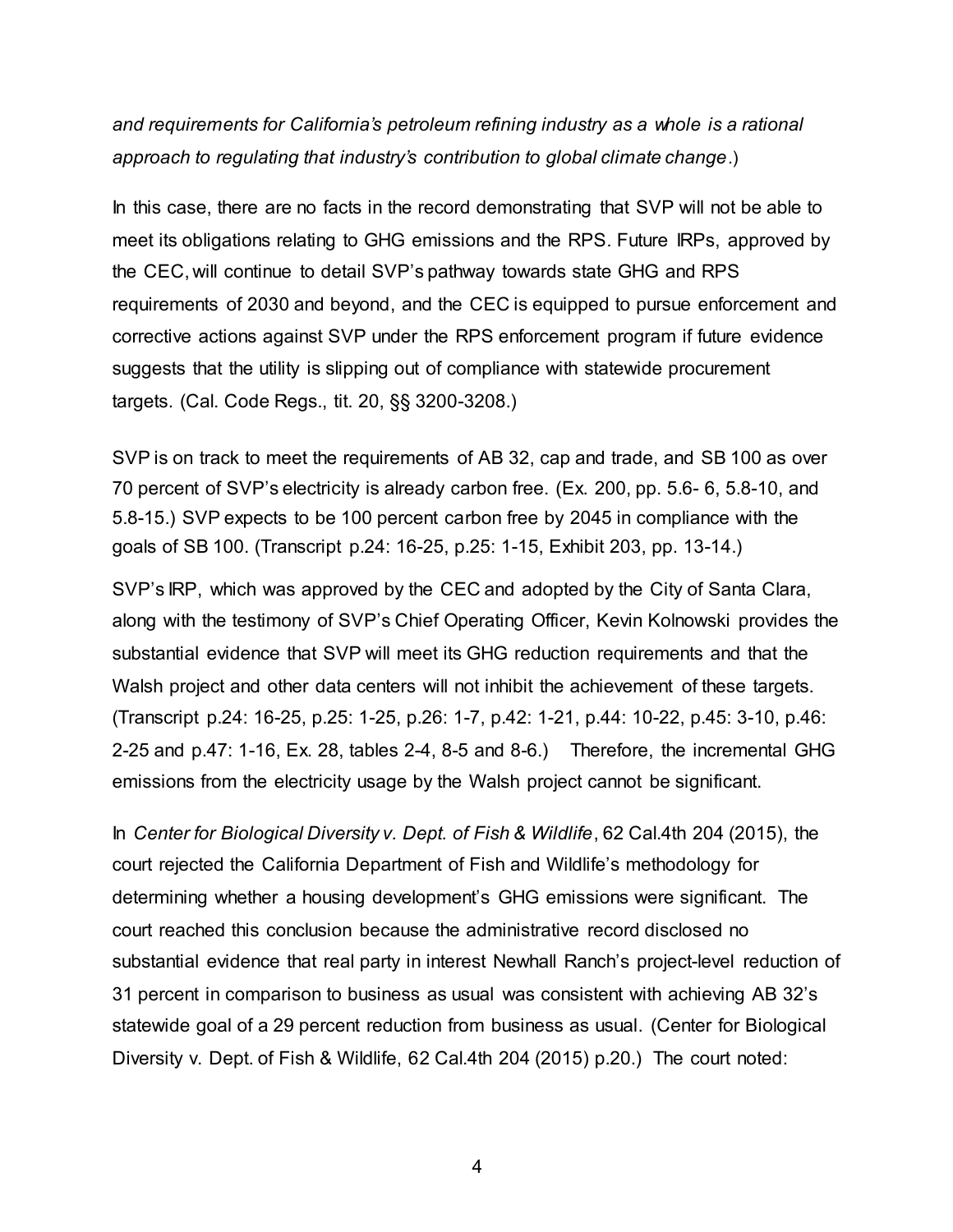*the EIR's deficiency stems from taking a quantitative comparison method developed by the Scoping Plan as a measure of the greenhouse gas emissions reduction effort required by the state as a whole, and attempting to use that method, without consideration of any changes or adjustments, for a purpose very different from its original design: To measure the efficiency and conservation measures incorporated in a specific land use development proposed for a specific location. The EIR simply assumes that the level of effort required in one context, a 29 percent reduction from business as usual statewide, will suffice in the other, a specific land use development. From the information in the administrative record, we cannot say that conclusion is wrong, but neither can we discern the contours of a logical argument that it is right.* (Center for Biological Diversity v. Dept. of Fish & Wildlife, 62 Cal.4th 204 (2015) p.22-23.)

In this case, SVP's specific GHG targets are known and set by CARB. (Ex. 28, table 2- 3.) In addition, SB 100 sets an outward mark of 100% zero carbon energy by 2045. Because the GHG targets are known, evidence that shows SVP can meet these emission targets while providing electricity to meet the forecasted demand of the Walsh and other data center projects also supports a finding that the incremental contribution of GHG emissions from the project's electricity use cannot be significant. (Transcript p.24: 16-25, p.25: 1-25, p.26: 1-7, p.42: 1-21, p.44: 10-22, p.45: 3-10, p.46: 2-25 and p.47: 1-16, Ex. 28, tables 2-4, 8-5 and 8-6, Ex. 203, pp. 13-14.)

#### **II. CONCLUSION**

The vast majority of the GHG emissions from the project are indirect and related to the use of grid power. To determine if these emissions are significant, staff considered whether SVP is on track to meet its GHG and RPS 2030 and 2045 obligations under various state requirements. SB 350's IRP sets forth SVP's road map for meeting these obligations. The uncontested evidence in the record from the Initial Study and IRP to the testimony of Mr. Kevin Kolnowski demonstrates that SVP is on target to meet state GHG targets and will be in the range of GHG emissions by 2030 as set forth by ARB and the Walsh project's consumption of electricity from SVP will not prevent SVP from

5